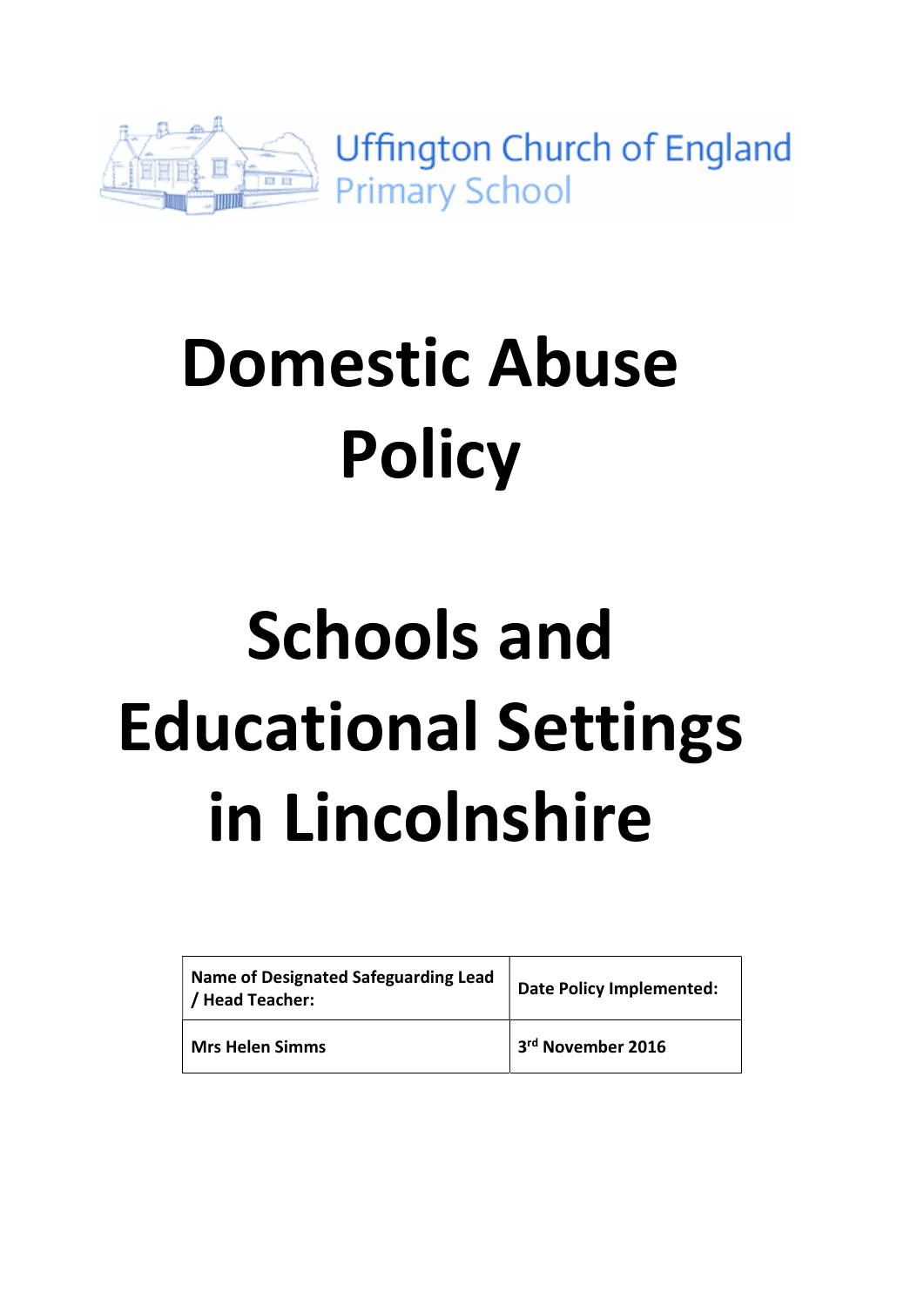# 1. Policy Statement

# "This policy should include clear statements regarding what it means to our school / educational setting and how we plan to respond to those statements."

This Policy is also a point of reference for all employees who are involved in reports of domestic abuse in a work capacity. Employees can refer to this Policy for guidance purposes.

## 2. Introduction

This policy is to support schools and educational settings work towards a safer community. Schools and educational settings have a responsibility to respond to the safety and welfare of children they are working with and a duty to recognise that their employees may also be affected by domestic abuse.

## 3. Aims of this policy

- To send out a strong message that domestic abuse will not be tolerated and that schools and educational settings will promote healthy and respectful relationships.
- To develop an effective and supportive response for all those affected by domestic abuse.
- To optimise the opportunity for disclosure of domestic abuse in a safe environment.
- To offer practical suggestions of further support available.
- To offer the Head Teacher guidance on how to support employees affected by domestic abuse

#### 4. Definition of domestic abuse

.

The Home Office (2013) definition of domestic violence and abuse is:

"Any incident or pattern of incidents of controlling, coercive or threatening behaviour, violence or abuse between those aged 16 or over who are or have been intimate partners or family members regardless of gender or sexuality. This can encompass but is not limited to the following types of abuse:

- Psychological / emotional abuse intimidation and threats (e.g. about children or family pets), social isolation, verbal abuse, humiliation, constant criticism, enforced trivial routines, marked over intrusiveness
- Physical violence slapping, pushing, kicking, stabbing, damage to property or items of sentimental value, attempted murder or murder;
- Physical restriction of freedom controlling who the mother or child/ren see or where they go, what they wear or do, stalking, imprisonment, forced marriage;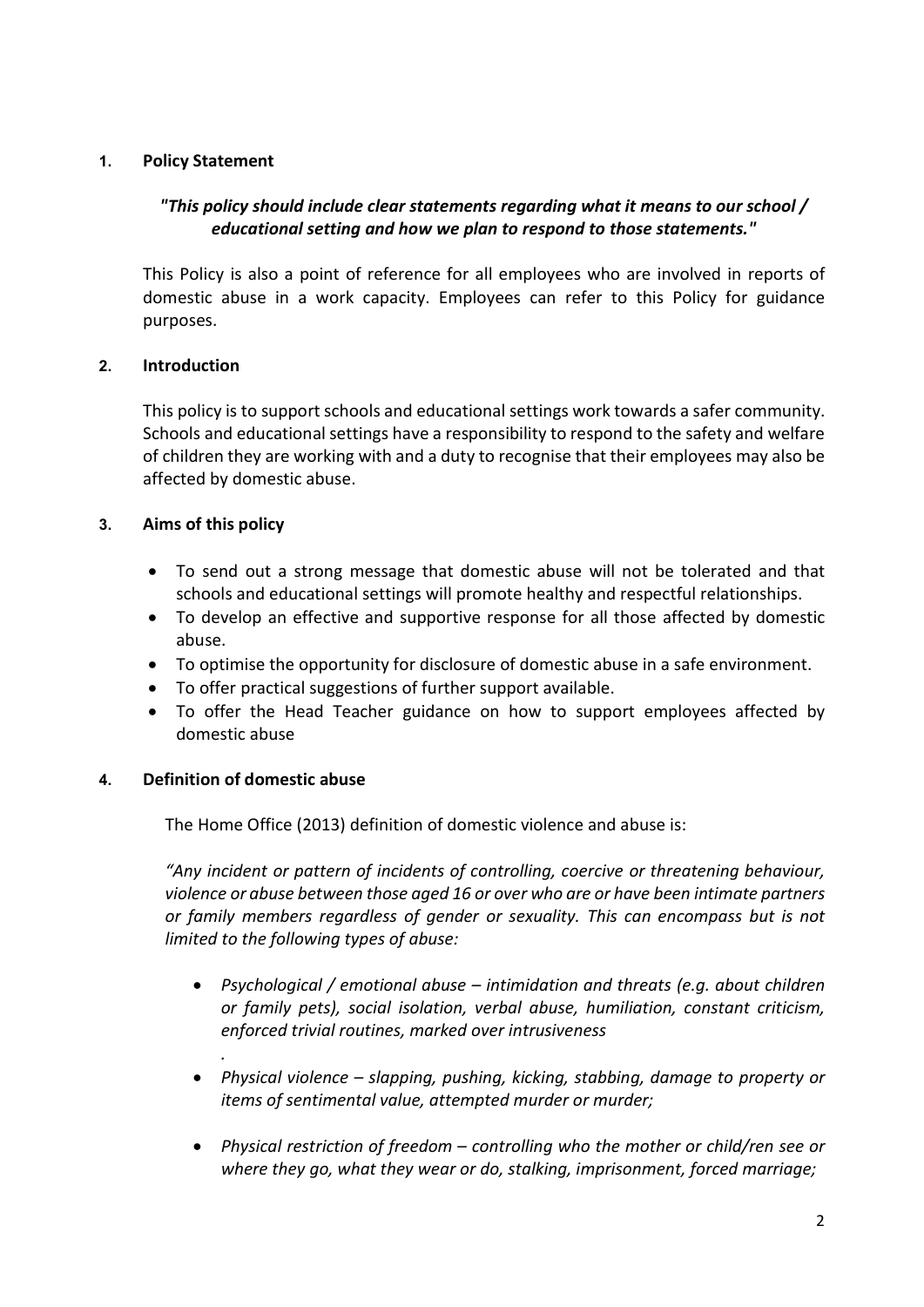- Sexual violence any non-consensual sexual activity, including rape, sexual assault, sexual exploitation ,refusing safer sex or human trafficking; and
- Financial abuse stealing, depriving or taking control of money, running up debts, withholding benefits books or bank cards. (This section of the Home Office definition has been adapted to give you examples of the types of abuse)

Controlling behaviour is: a range of acts designed to make a person subordinate and/or dependent by isolating them from sources of support, exploiting their resources and capacities for personal gain, depriving them of the means needed for independence, resistance and escape and regulating their everyday behaviour.

Coercive behaviour is: an act or a pattern of acts of assault, threats, humiliation and intimidation or other abuse that is used to harm, punish, or frighten their victim.

This definition, which is not a legal definition, includes so called 'honour' based violence, female genital mutilation (FGM) and forced marriage, and is clear that victims are not confined to one gender or ethnic group."

## 5. Raising of domestic abuse with Parent / member of staff

The member of staff who has the best working relationship with the parent/carer or member of staff should be the one who asks the questions about their concerns. This should occur in a safe and suitable environment, where the abuser or another inappropriate person is not expected to interrupt or overhear and respect given to that persons privacy and dignity.

# These conversations should never happen in the presence of the abusive partner, any children involved

OR any family member unless the individual states that it is safe to do so while the family member is not with them.

More helpful information on asking the question is available on page 23 of the Domestic Abuse Protocol for Schools and Educational Settings [link at the end of this Policy].

#### 6. Response following disclosure or concern

When responding to domestic abuse employees are expected to adhere to the Referral Pathway in the Domestic Abuse Protocol for Schools and Educational Settings [Appendix 1] and page 27 onwards for appropriate processes of referral for all age ranges of those affected by domestic abuse.

In those circumstances where the victim is under 18 years and the perpetrator is 18 years or above, or if both victim and perpetrator are under 18 years this should also be treated as a child safeguarding concern. A referral/signposting can also be made to specialist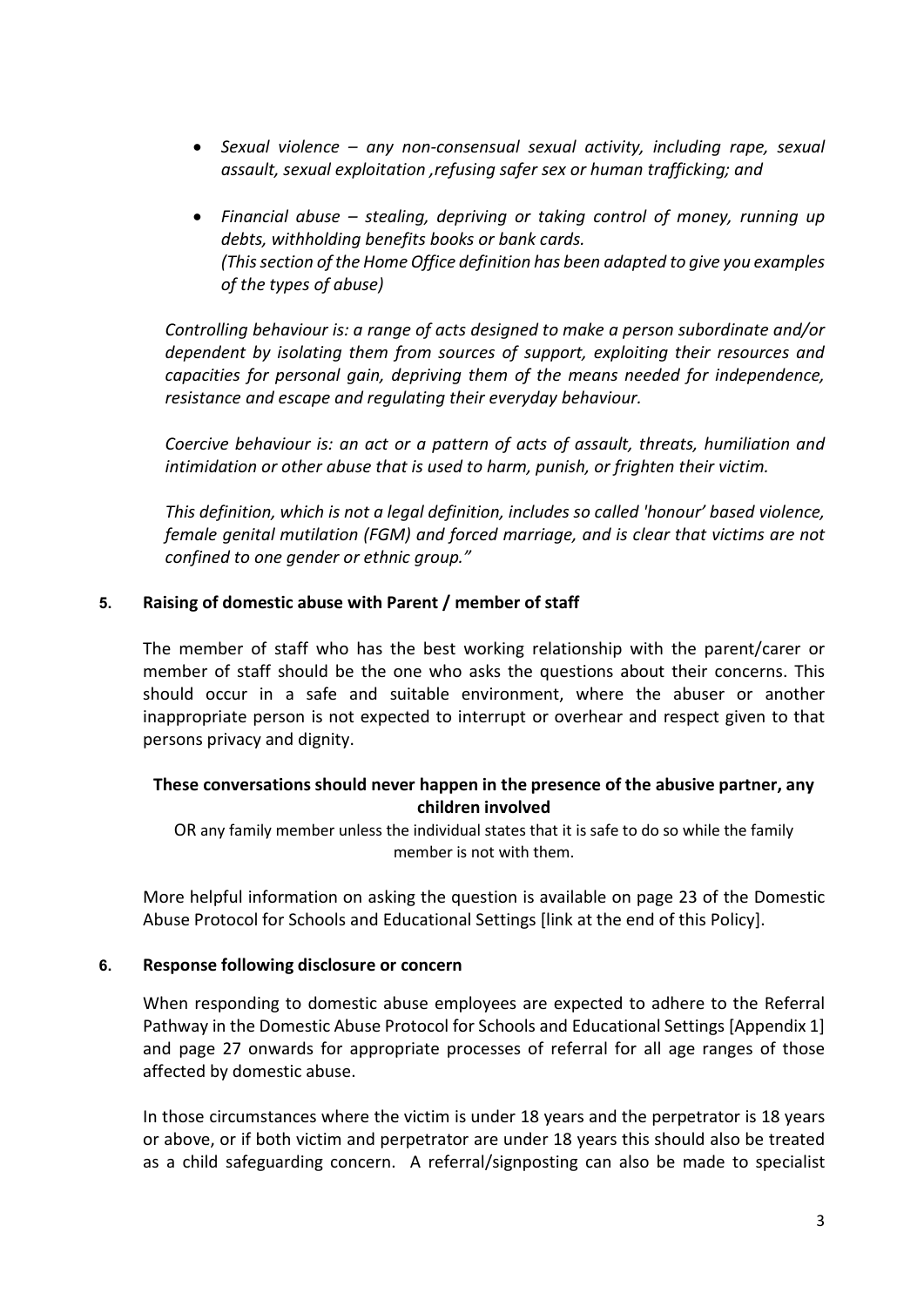domestic abuse services if aged 16/17 years. In the event that a child is known to be involved in a violent relationship, the member of staff should consider undertaking an Early Help Assessment. Should they subsequently decide they would like a consultation with an Early Help Advisor regarding their next steps this should be arranged. During the course of any such discussions the member of staff may find it helpful to consider with the Early Help Advisor whether the matter meets the threshold for social care intervention.

If the member of staff believes the child is at immediate risk then they should contact the police and initiate child protection procedures by contacting the Children's Services Customer Services Centre (CSC) on 01522 782111 and reporting a safeguarding concern; e.g. a child involved in a relationship with a violent girlfriend / boyfriend. Outside of normal working hours contact should be made to the Emergency Duty Team on 01522 782333.

# Professional Curiosity

The Domestic Abuse Protocol stresses the importance of professional curiosity. Employees must demonstrate a non-discriminatory approach and explore the issues and formulate judgements that translate into effective actions in their dealings with children, adults and families. This should be matched by an organisational culture which supports its employees in openness, constructive challenge and confidence to practice sensitive and challenging circumstances at the front line.

It is vital that employees understand the complexity of domestic abuse and are curious about what is happening in the child, adult and perpetrators life.

Professional curiosity is the capacity and communication skill to explore and understand what is happening within a family rather than making assumptions or accepting things at face value.

Employees should never avoid asking the difficult questions, sharing concerns with your Designated Safeguarding Lead [DSL] as a "fresh pair of eyes" looking at a case can really help to maintain good practice standards and develop a critical mind-set.

Inform the individual who has disclosed to you or of whom you have concerns for of the local support services in your area, so they can contact them either with you or either directly at their convenience.

Support to staff who may be affected by domestic abuse could be offered additional leave for appointments with solicitors or doctors or support services for example, the school/educational setting should be as flexible as possible to be able to accommodate the employee's requests.

Extra security could be offered for example if the employee is being stalked or harassed, you could offer a different parking space and way of entering the work place, start or finish time to enable a change in work pattern. Maybe allow no mention of that employee's name or picture in publicity at the school/educational setting, all of which reduce the risk to that individual while at work.

#### 7. Recording of information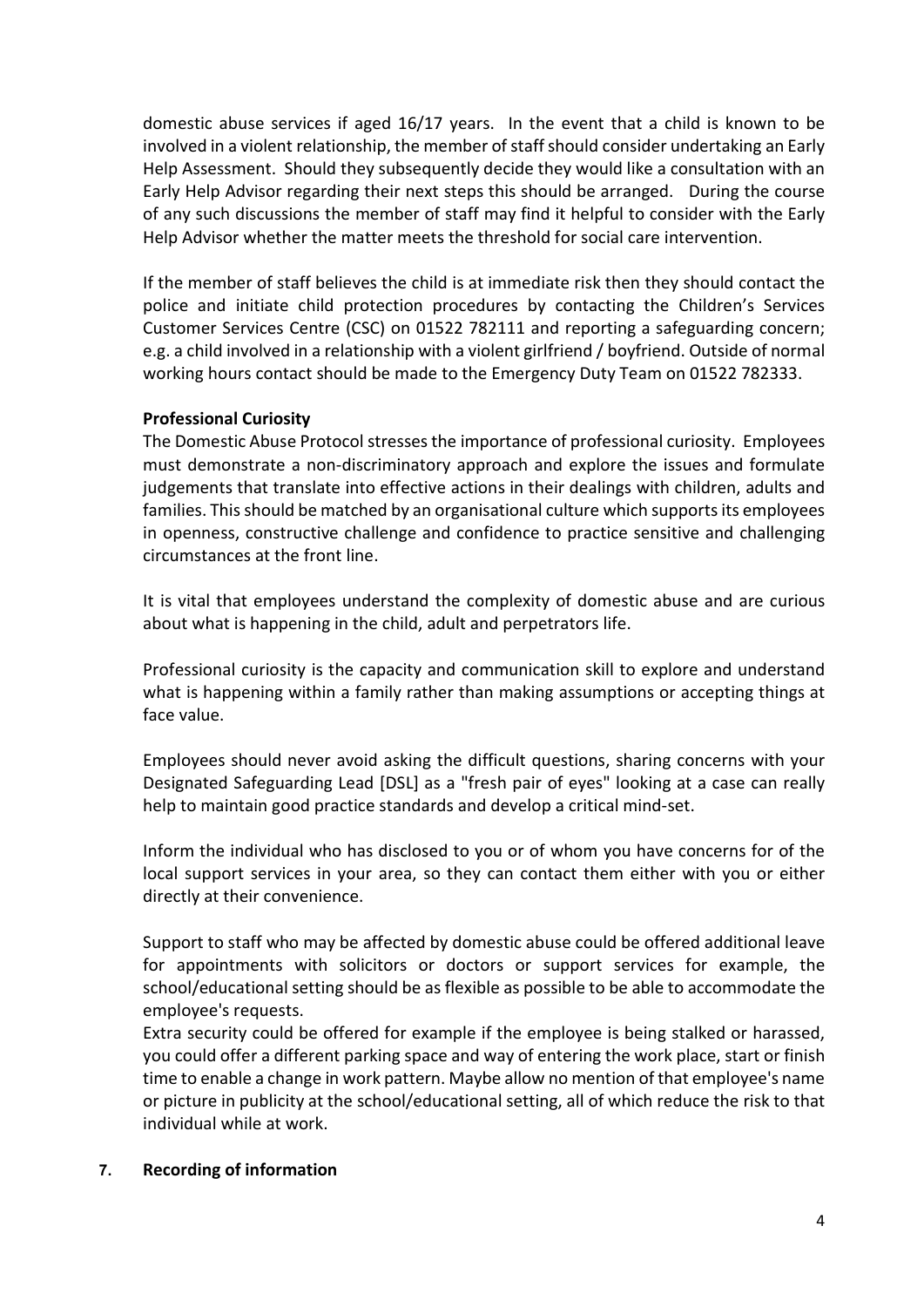Information recorded on any individual either studying or working at the school or educational setting should be stored in a safe manner, so not to heighten the risk to that individual, i.e. the abusive partner/family member may see the note and increase the abuse.

For further information on how to manage the recording of information see page 26 of the Domestic Abuse Protocol for Schools and Educational Settings at the end of this policy.

## 8. Staff Safety and Well Being

Employees are potentially at risk whenever they work with a family where one or more family members are violent. Employees should:

 Be aware that domestic abuse is present but undisclosed or not known in many of the families they work with.

Schools should ensure that employees have the appropriate training and skills for working with people experiencing Domestic Abuse; and use supervision sessions both to allow employees to voice fears about abuse in a family being directed at them; and also to check that safe practice is being followed in all cases where Domestic Abuse is known or suspected.

Employees and managers should also be aware of the emotional impact of working with victims and/or perpetrators of domestic abuse and information and procedures for reducing risk of vicarious trauma.

#### 9. Training

All school / educational setting employees are advised to complete domestic abuse training at some level.

Full details are available on page 36 of the Domestic Abuse Protocol for Schools and Educational Settings, Training Section:

- Basic Domestic Abuse Awareness E-learning.
- More in-depth Domestic Abuse, Risk Assessment & MARAC E-learning.
- Full days face to face Domestic Abuse, Risk assessment & MARAC Training.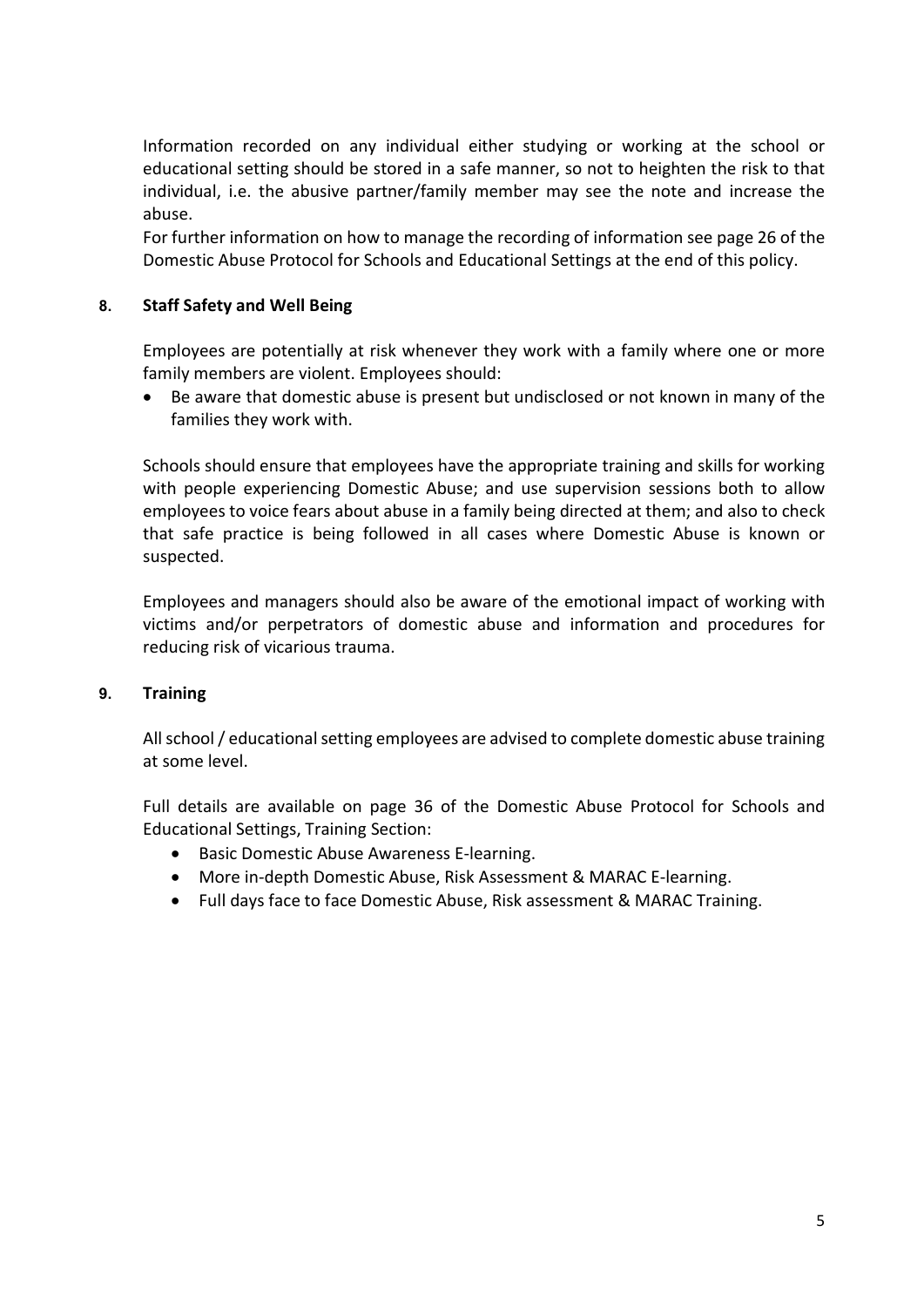Training Planned for the academic year 2018 / 2019

| Name/Title of Staff             | <b>Training</b>                                                                    |
|---------------------------------|------------------------------------------------------------------------------------|
| Mrs H Simms (headteacher / DSL) | 2-year statutory face-to-face DSL training<br>Attendance at Safeguarding Briefings |
| All Teaching staff              | Awareness of domestic violence - in-house refresher<br>delivered by DSL            |
| All Support Staff               | Awareness of domestic violence – in-house refresher<br>delivered by DSL            |

These can be completed as part of the 5 year Safeguarding Training Pathway for all employees and there is also the expectation that employees will complete refresher training every 3 years.

## 10. No Recourse to Public Funds and the impact this has on children

There may be occasions where victims, children of victims, or carers may have an uncertain immigration status, which could prevent them from accessing services. The victim may be hesitant to take action against the perpetrator for fear of losing the right to remain in the UK. In some cases, victims have received threats of deportation from their partner or extended family if they report domestic abuse and have had their passports taken from them. Similarly, children may have had their passports taken away from them and may fear that they and/or their parent could be deported if they disclose domestic abuse in the family. This introduces an additional level of complexity and vulnerability and employees should be aware of this and ask the specific question if they think it is a potential issue

This policy cannot prescribe specific actions in respect of this emerging and complex environment. However, employees should be aware that these issues create a complex challenge within safeguarding and can create an environment in which Child Sexual Exploitation, Modern Slavery and Human Trafficking might prosper.

We have a duty under numerous pieces of legislation to recognise threat, risk and harm and to take steps to safeguard. All employees should feel comfortable to intervene and make good professional decisions and escalate to the DSL for appropriate levels of decision making.

# 11. Key Contacts

#### Specialist Domestic Abuse Services:

These Lincolnshire services provide support for female and male victims aged over 16 years and their children affected by domestic abuse.

Boston and South Holland: Boston & South Holland Domestic Abuse Service www.bostonmayflower.org.uk, 01205 318600 Mon-Fri 9am-5pm www.bostonwomensaid.org.uk 01205 311272 Mon-Fri 9am-5pm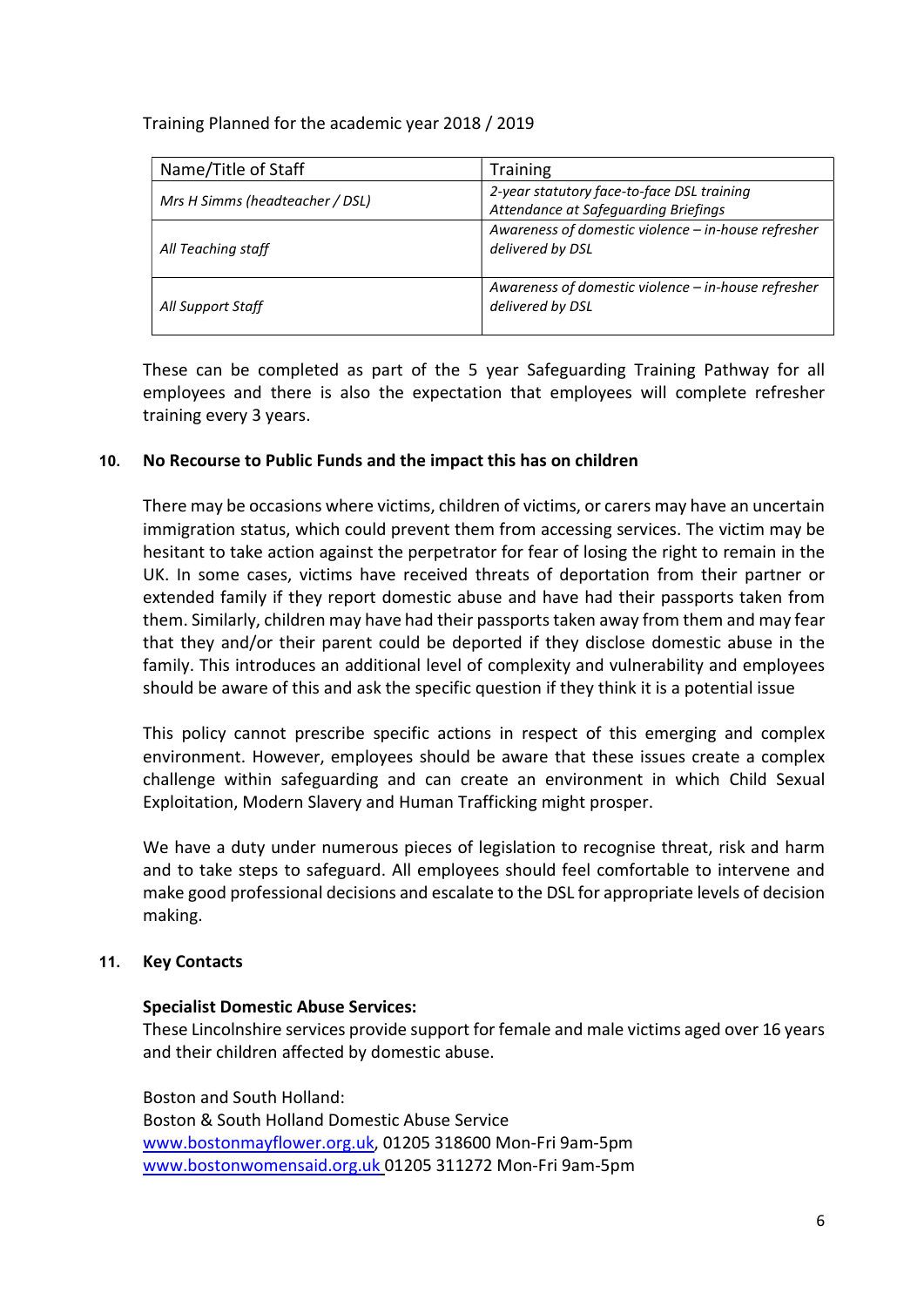East Lindsey: East Lindsey Domestic Abuse Service www.personalisedsupport.co.uk, 01507 609830 Mon-Fri 9am-5pm

Lincoln, North Kesteven, South Kesteven and West Lindsey: West Lincolnshire Domestic Abuse Service www.wldas.org.uk, 01427 616219 or 01522 510041 Mon-Fri 9am-5pm

# SARC [Sexual Assault Referral Centre]:

Provides a safe environment where victims of Rape, Sexual Assault or Sexual Abuse can get support and advice. They also provide the possibility of making a report to the police and undertaking a forensic examination. They are open to all victims, regardless of whether they want to report a crime to the police or not.

info@springlodge.org, www.springlodge.org 01522 524402 - Mon - Fri 9am till 5pm 01371 812686 - at any other time

# National Services:

| 24-hour national Domestic Abuse Helpline                                                          | Shelter                                                                                                                                   |
|---------------------------------------------------------------------------------------------------|-------------------------------------------------------------------------------------------------------------------------------------------|
| www.womensaid.org.uk,                                                                             | www.shelter.org.uk,                                                                                                                       |
| 0808 2000 247                                                                                     | 0808 800 4444                                                                                                                             |
| <b>Forced Marriage Unit</b>                                                                       | Samaritans                                                                                                                                |
| www.foc.gov.uk/forcedmarriage                                                                     | www.samaritans.org.uk,                                                                                                                    |
| 020 7008 0151 9am to 5pm Mon - Fri                                                                | 08457 90 90 90                                                                                                                            |
| Men's Advice Line                                                                                 | <b>Victim Support</b>                                                                                                                     |
| www.mensadviceline.org.uk,                                                                        | www.victimsupport.org.uk,                                                                                                                 |
| 0808 801 0327                                                                                     | 0300 3031947                                                                                                                              |
| Mankind<br>www.mankind.org.uk<br>01823 334244                                                     | <b>Network for Surviving Stalking</b><br>www.nss.org.uk                                                                                   |
| Galop<br>Support helpline for LGBT victims of domestic<br>abuse<br>www.galop.org.uk 0300 999 5428 | Information for children and young<br>people:<br>www.thehideout.org.uk<br>www.nspcc.org.uk<br>www.disrespectnobody.co.uk<br>www.kooth.com |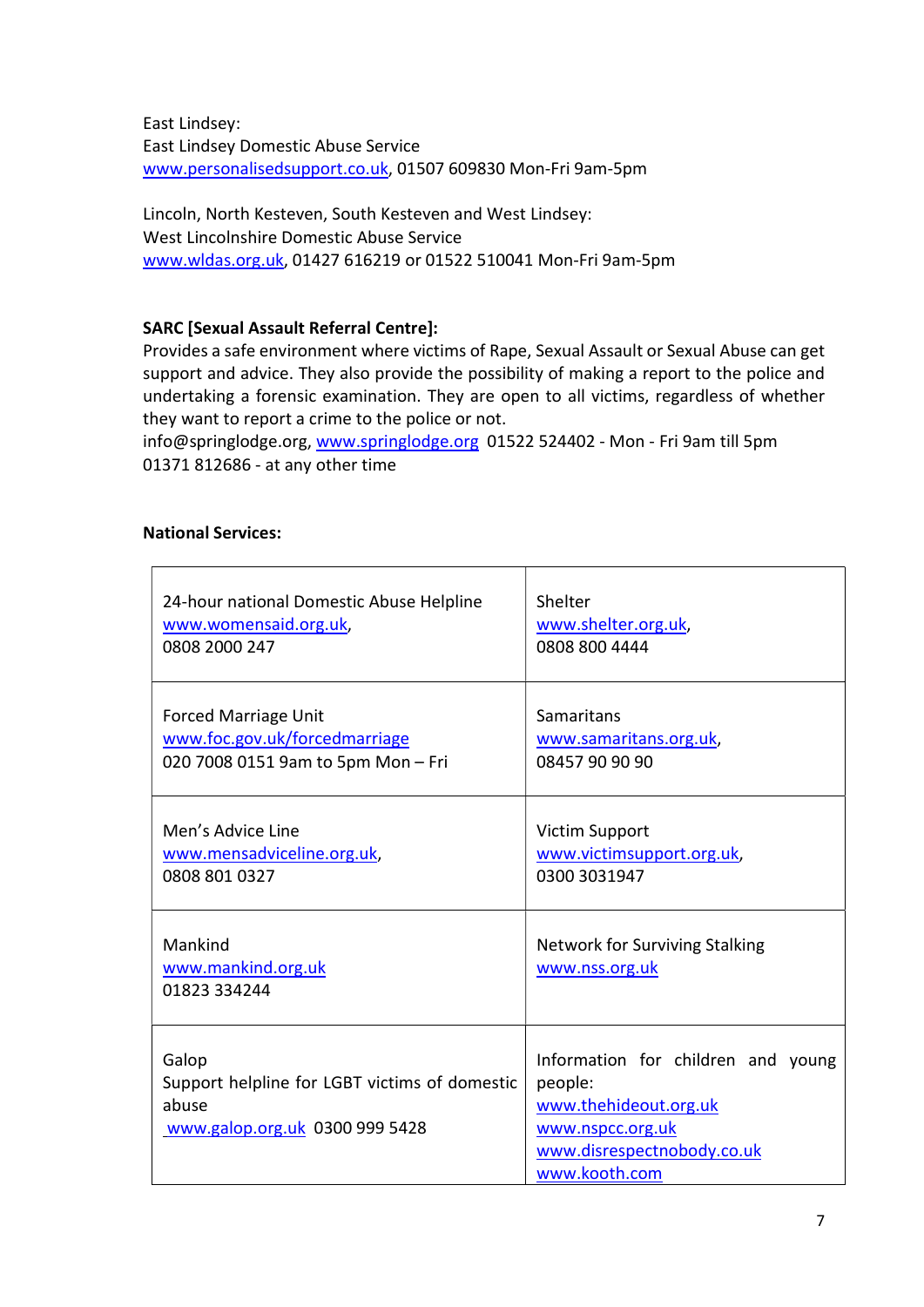#### 12. Key Resources

Educations Domestic Abuse Resource Pack available via the Stay Safe Partnership website Stay Safe Partnership Website and the Practitioner pages of the Lincolnshire Domestic Abuse Website. Lincolnshire Domestic Abuse Website

Keeping Children Safe in Education; Statutory guidance for schools and colleges

There are many resources available for schools to use regarding domestic abuse, covering all age ranges from Reception to Sixth Form.

## National Workshop Packages:

'Expect Respect' – pre-planned workshops aimed at reception to sixth form.

All available from the Stay Safe Partnership Website and/or the Practitioner pages of the Lincolnshire Domestic Abuse Website

It is hoped that with the use of these packages within schools and educational settings that students will learn what is a healthy relationship and unhealthy relationship at an earlier age, and thusly enable them to make educated choices at an earlier stage in their life.

Therefore we are hoping that schools / educational settings will adopt this policy and state below which package they will be delivering to what age group and on what timescales in their school / educational setting.

| Name of Package        | Year Group delivered to | Timeframe            |
|------------------------|-------------------------|----------------------|
| E.g. Disrespect Nobody | Year 9                  | Annually from now on |
|                        |                         |                      |
|                        |                         |                      |
|                        |                         |                      |
|                        |                         |                      |
|                        |                         |                      |
|                        |                         |                      |
|                        |                         |                      |
|                        |                         |                      |